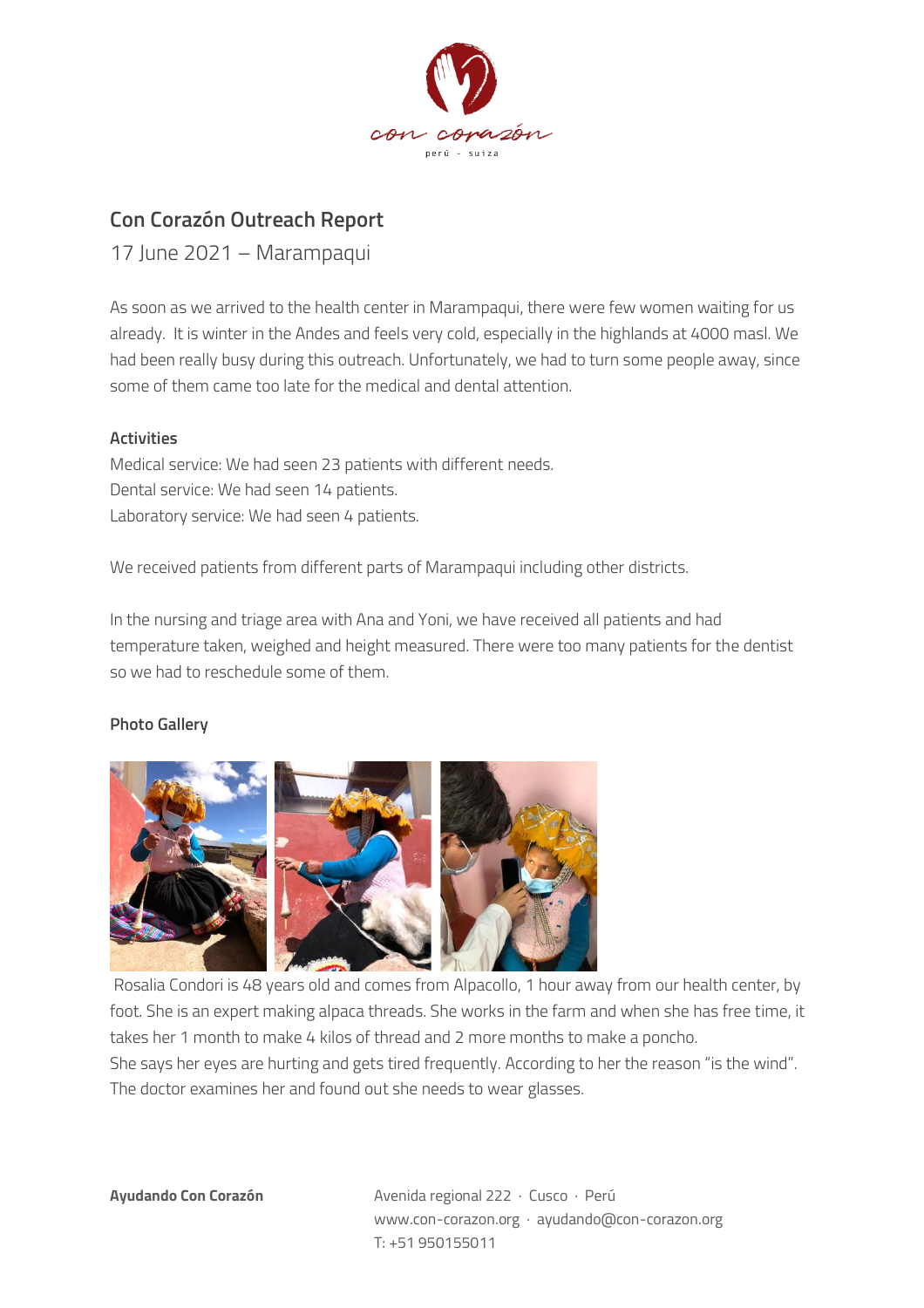



Claudia Chillihuani, she is 36 years old and came from Tinke in a motorcycle and that took her 50 minutes to get to our health center. She has lower backpain. I asked her: Me: Why did not you go to the Tinke health center?

Claudia: Because I have no kids. The doctors in Tinke only see people with kids. Since I am single, they would see me only if I have an emergency.

Me: That does not make sense, does it?

Claudia: The doctors in Tinke aren't nice with us. They do not understand us.

Claudia has received her medicine and some recommendations from our doctor at Con Corazon health center.



We are glad that many people came over to our Con Corazon health center in Marampaqui. Our team was busy and happy to be able to help out.

**Ayudando Con Corazón** Avenida regional 222 · Cusco · Perú www.con-corazon.org · ayudando@con-corazon.org T: +51 950155011